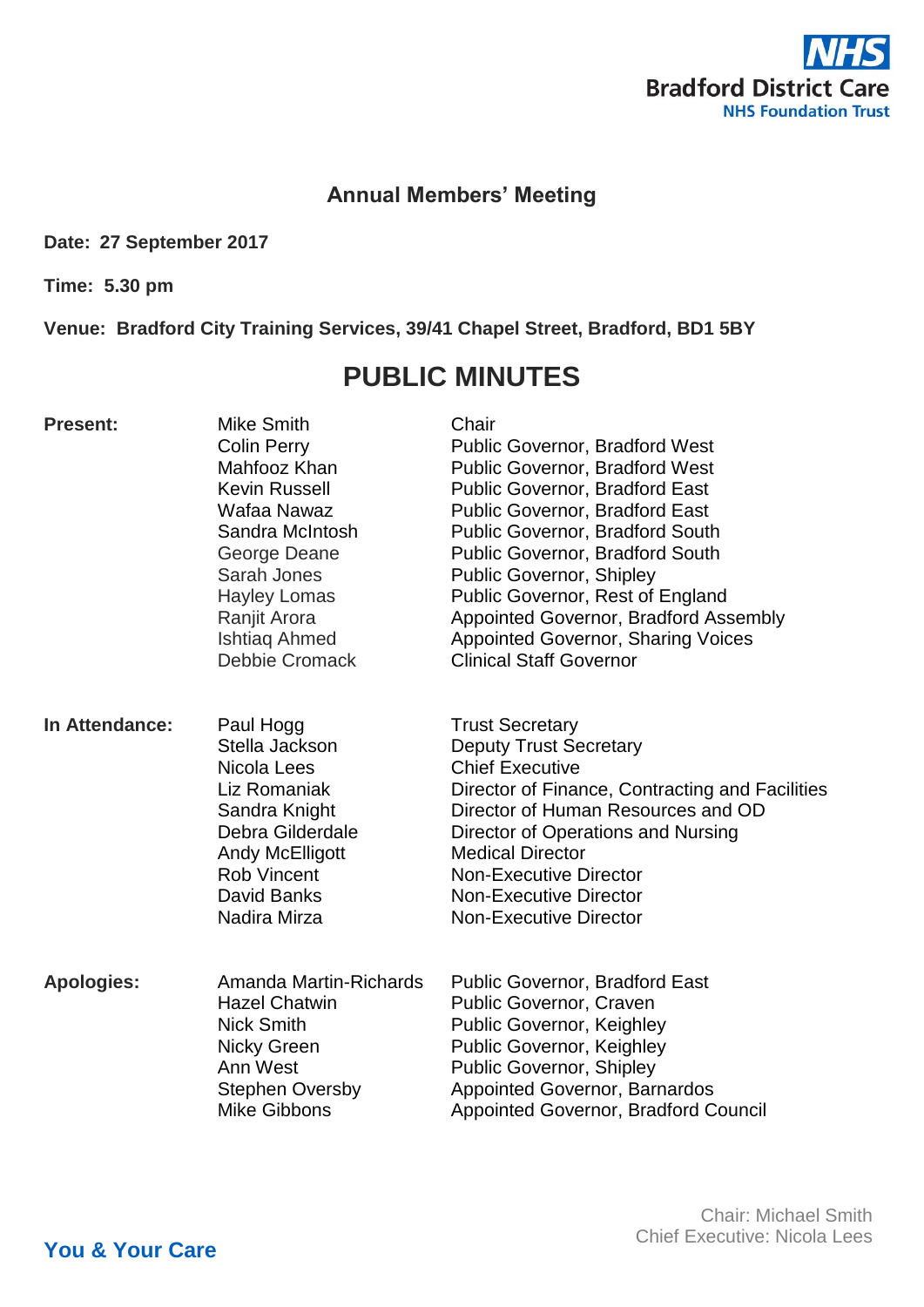Aneela Ahmed Tanya Graham Shirley Congdon Liz Howes Noel Waterhouse Nigel Green Jenny Moran-Whitehead Appointed Governor, Bradford Council Appointed Governor, Craven Council Appointed Governor, Bradford University Clinical Staff Governor Clinical Staff Governor Non-Clinical Staff Governor Non-Clinical Staff Governor

| <b>Item</b>    |                                                                                                                                                                                                                                                                                                                                                                                                                                                                                                                                                                                                                                                                                                                                                                                                                                                                                                                                                                                                                                                                                                        |  |  |  |
|----------------|--------------------------------------------------------------------------------------------------------------------------------------------------------------------------------------------------------------------------------------------------------------------------------------------------------------------------------------------------------------------------------------------------------------------------------------------------------------------------------------------------------------------------------------------------------------------------------------------------------------------------------------------------------------------------------------------------------------------------------------------------------------------------------------------------------------------------------------------------------------------------------------------------------------------------------------------------------------------------------------------------------------------------------------------------------------------------------------------------------|--|--|--|
| $\mathbf{1}$   | <b>Welcome and Apologies for Absence</b>                                                                                                                                                                                                                                                                                                                                                                                                                                                                                                                                                                                                                                                                                                                                                                                                                                                                                                                                                                                                                                                               |  |  |  |
|                | The Chair welcomed everyone to the meeting then outlined the purpose of the<br>meeting and the planned programme for the evening. He reported that despite a<br>challenging 2016/17 financial year, the Trust had achieved its targets and<br>acknowledged the contribution made by staff in making this happen. The Trust was<br>building its reputation both locally and nationally and Governors had been holding<br>the Non-Executive Directors to account for the performance of the Board.                                                                                                                                                                                                                                                                                                                                                                                                                                                                                                                                                                                                       |  |  |  |
| $\overline{2}$ | <b>Annual Report and Quality Account 2016/17</b>                                                                                                                                                                                                                                                                                                                                                                                                                                                                                                                                                                                                                                                                                                                                                                                                                                                                                                                                                                                                                                                       |  |  |  |
|                | Prior to introducing the Annual Report and Quality Account, the Chief Executive<br>reported the format of some slides had changed to reflect comments made at the<br>previous year's meeting regarding the language used.                                                                                                                                                                                                                                                                                                                                                                                                                                                                                                                                                                                                                                                                                                                                                                                                                                                                              |  |  |  |
|                | Ms Lees then highlighted the following key points regarding the Trust's performance:                                                                                                                                                                                                                                                                                                                                                                                                                                                                                                                                                                                                                                                                                                                                                                                                                                                                                                                                                                                                                   |  |  |  |
|                | The Trust had focussed its attention on meeting the national requirements<br>$\bullet$<br>contained within the 'triple aim' as set out in the Five Year Forward View.<br>The triple aim placed an emphasis on improved health and wellbeing,<br>transformed quality of care delivery and sustainable finances;<br>At the end of 2016, the Trust was awarded a Care Quality Commission<br>$\bullet$<br>overall assessment of `Good' and an NHS Improvement rating of 1 (the best<br>score available) for Use of Resources;<br>One-hundred members of staff had graduated from the award-winning in-<br>$\bullet$<br>house Engaging Leaders programme;<br>In May 2016, the Trust held its bi-annual research and development<br>conference which focussed on putting research into practice;<br>In June 2016, the Trust held a Lynfest event which had been developed by<br>$\bullet$<br>staff and service users. The event won a national award for breaking down<br>barriers;<br>In July 2016, the annual Staff Awards event had taken place and the quality<br>$\bullet$<br>of entries had been high; |  |  |  |
|                | Early in 2017, all staff within Clinical and Corporate services had signed up to                                                                                                                                                                                                                                                                                                                                                                                                                                                                                                                                                                                                                                                                                                                                                                                                                                                                                                                                                                                                                       |  |  |  |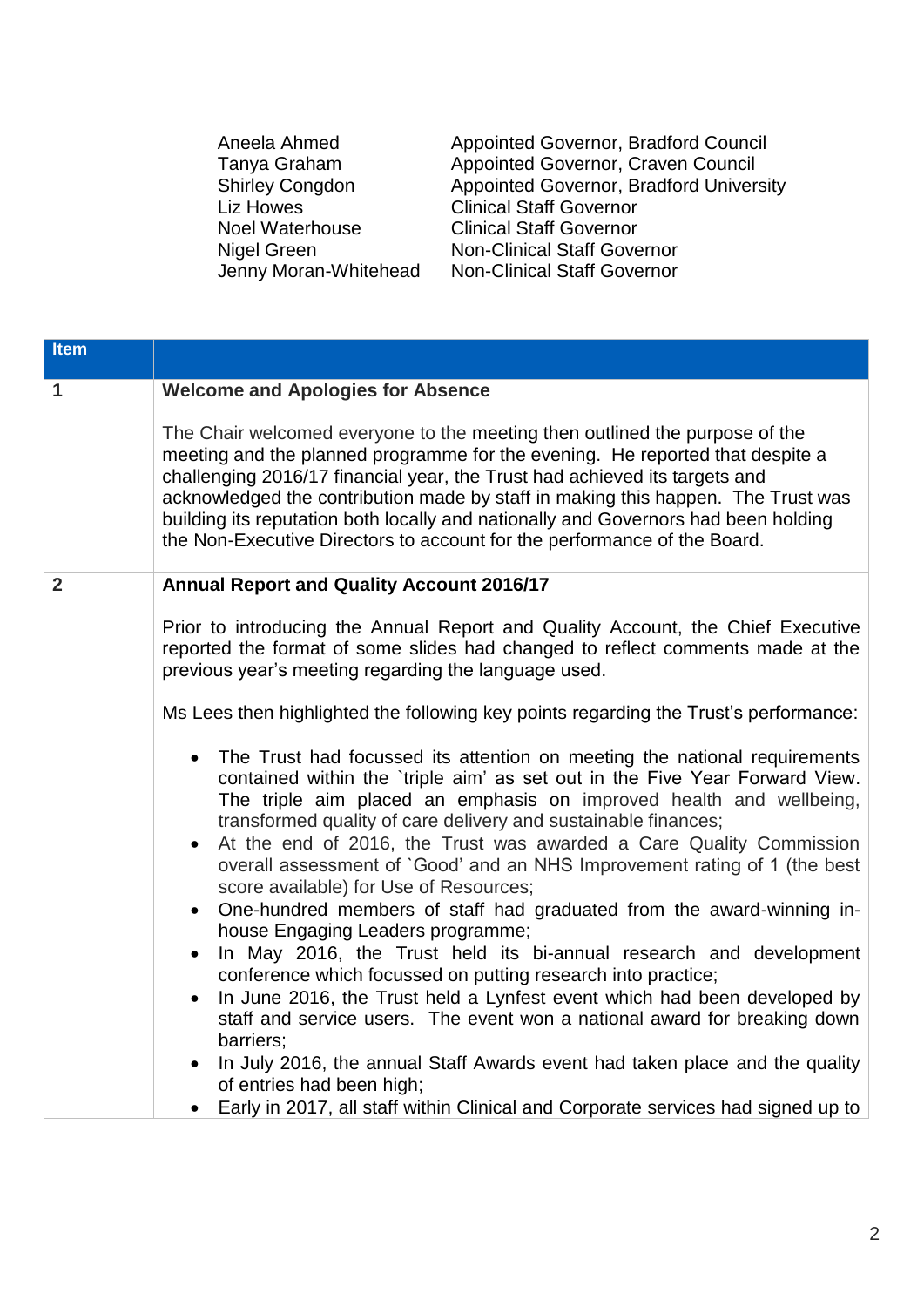|   | a vision of delivering outstanding community services;<br>In April 2017, the Trust began to deliver children's services in Wakefield;<br>$\bullet$<br>Children's services across Bradford had also been redesigned (including the<br>Trust's Child and Adolescent Mental Health Services) and the Trust had<br>opened a safer space (called `Safe Haven') for children who were suffering a<br>mental health crisis. This had resulted in less people attending Accident and<br>Emergency services;<br>• The quality goals had been developed by Governors, service users and staff.<br>During the financial year, 62.8% of the goals had been achieved. Of these,<br>22.8% had resulted in improvements, one was ongoing and 8% showed a<br>deterioration (which were being addressed);<br>• As at 6 May 2017, the Trust had continued to treat people close to home with<br>no-one sent out of area for treatment. The Trust would be sharing its good<br>practice with other trusts;<br>• The Trust had develop a new Perinatal mental health service and staff would<br>be taking up post during October 2017; |
|---|--------------------------------------------------------------------------------------------------------------------------------------------------------------------------------------------------------------------------------------------------------------------------------------------------------------------------------------------------------------------------------------------------------------------------------------------------------------------------------------------------------------------------------------------------------------------------------------------------------------------------------------------------------------------------------------------------------------------------------------------------------------------------------------------------------------------------------------------------------------------------------------------------------------------------------------------------------------------------------------------------------------------------------------------------------------------------------------------------------------------|
|   | The Trust had become the lead provider across the district for Intensive<br>$\bullet$<br>Access to Psychological Therapy services (IAPT); and<br>Work had taken place during the year to move the Trust's mental health<br>$\bullet$<br>patient records to a new clinical information system. The system was being<br>used by social care and GPs across the district and would provide<br>opportunities for more joined up working.<br>Ms Lees concluded her presentation by thanking all staff at the Trust for their hard<br>She then introduced a short DVD which<br>work and continued enthusiasm.<br>highlighted some of the Trust's key activities during 2016/17.<br>Governors noted the Annual Report and Quality Account.                                                                                                                                                                                                                                                                                                                                                                                |
| 3 | <b>Annual Accounts 2016/17</b><br>The Director of Finance, Contracting and Facilities introduced the Annual Accounts<br>for 2016/17. Mrs Romaniak highlighted the following key points:<br>• For the first nine months of 2016/17, the Trust was in a deficit position (as had<br>been forecast). The Trust had forecast a surplus position for the year end<br>and, through the successful delivery of identified, quality impact assessed<br>actions and targets, this position was achieved. Consequently, the Trust<br>achieved its control total. Mrs Romaniak then described some of the actions<br>taken by the Trust to meet the control total;<br>The Trust was also forecasting delivery of the 2017/18 control total and was<br>$\bullet$<br>focussing its attention on attainment of the 2018/19 control total.                                                                                                                                                                                                                                                                                        |
|   | Governors noted the Annual Accounts 2016/17.                                                                                                                                                                                                                                                                                                                                                                                                                                                                                                                                                                                                                                                                                                                                                                                                                                                                                                                                                                                                                                                                       |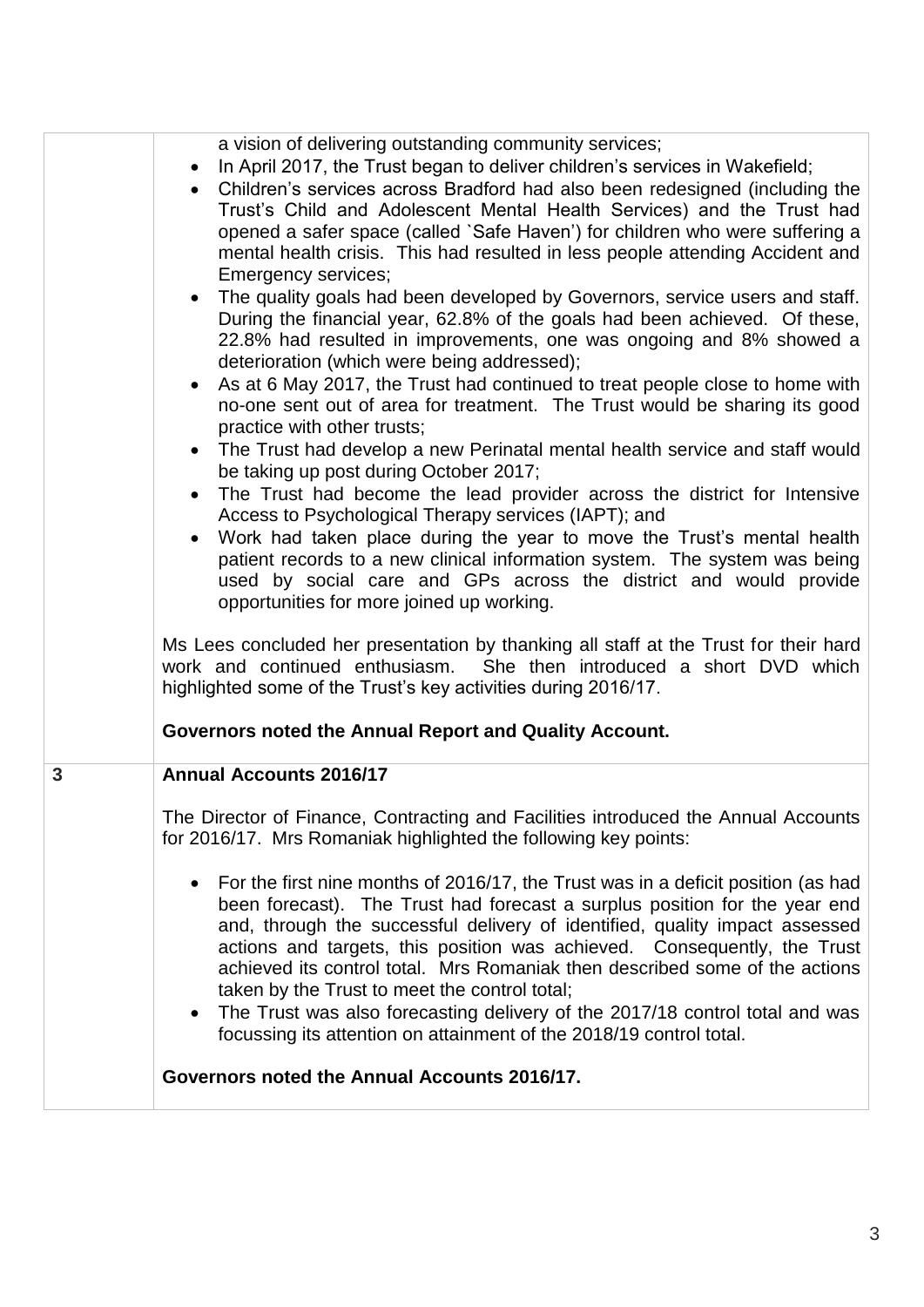| 4. | Auditor's Opinion on the Report and Accounts 2016/17                                                                                                                                                                                                                                                                                                                                                                                                                                                                               |  |  |
|----|------------------------------------------------------------------------------------------------------------------------------------------------------------------------------------------------------------------------------------------------------------------------------------------------------------------------------------------------------------------------------------------------------------------------------------------------------------------------------------------------------------------------------------|--|--|
|    | Mr Khangura, Director of KPMG provided the auditor's unqualified opinion on the<br>Report and Accounts 2016/17. Mr Khangura highlighted the scope of the audit work<br>and outlined the following key points:                                                                                                                                                                                                                                                                                                                      |  |  |
|    | • The Annual Report was consistent with the financial statements;<br>The Annual Governance Statement reflected the external<br>auditor's<br>$\bullet$<br>understanding of the Trust's control environment and risk management<br>arrangements; and<br>A limited assurance opinion had been achieved on the content of the Quality<br>Report.                                                                                                                                                                                       |  |  |
|    | Governors noted the audit opinion.                                                                                                                                                                                                                                                                                                                                                                                                                                                                                                 |  |  |
| 5. | <b>Membership Report</b>                                                                                                                                                                                                                                                                                                                                                                                                                                                                                                           |  |  |
|    | The Lead Governor began his presentation by thanking the former Lead Governor,<br>Mr Spencer, for the dedication he showed as a Governor and Lead Governor of the<br>Trust. He then gave a presentation which highlighted:                                                                                                                                                                                                                                                                                                         |  |  |
|    | The Trust's membership continued to be broadly representative of the local<br>$\bullet$<br>population in terms of age, ethnicity and gender;<br>The membership engagement activities during the 2016/17 financial year; and<br>Ways in which Governors had obtained views from members and the public<br>about the Trust's services.                                                                                                                                                                                               |  |  |
|    | Mr Perry then reported that Mrs Green (Public Governor Keighley), Ms Moran-<br>Whitehead (Non-Clinical Staff Governor) and Mr Green (Non-Clinical Staff Governor)<br>had been elected in 2016 and he highlighted the dates on which their terms of office<br>began and would end. Mr Perry also outlined the ways in which the Governors had<br>been holding the Non-Executive Directors to account for the performance of the<br>Board and briefly highlighted the results of the Council of Governors performance<br>evaluation. |  |  |
|    | Mr Perry concluded his presentation by thanking the Chair, the Trust Secretary and<br>the Deputy Trust Secretary for the support they had shown him throughout the year.                                                                                                                                                                                                                                                                                                                                                           |  |  |
| 6. | <b>Questions and Answers</b>                                                                                                                                                                                                                                                                                                                                                                                                                                                                                                       |  |  |
|    | The Chair invited questions from members of the audience.                                                                                                                                                                                                                                                                                                                                                                                                                                                                          |  |  |
|    | Saeed Butt asked what measures were in place for those service users that believed<br>they had been subject to an early discharge from services.<br>In response,<br>Mrs Gilderdale reported members of staff from the Trust's inpatient wards worked                                                                                                                                                                                                                                                                               |  |  |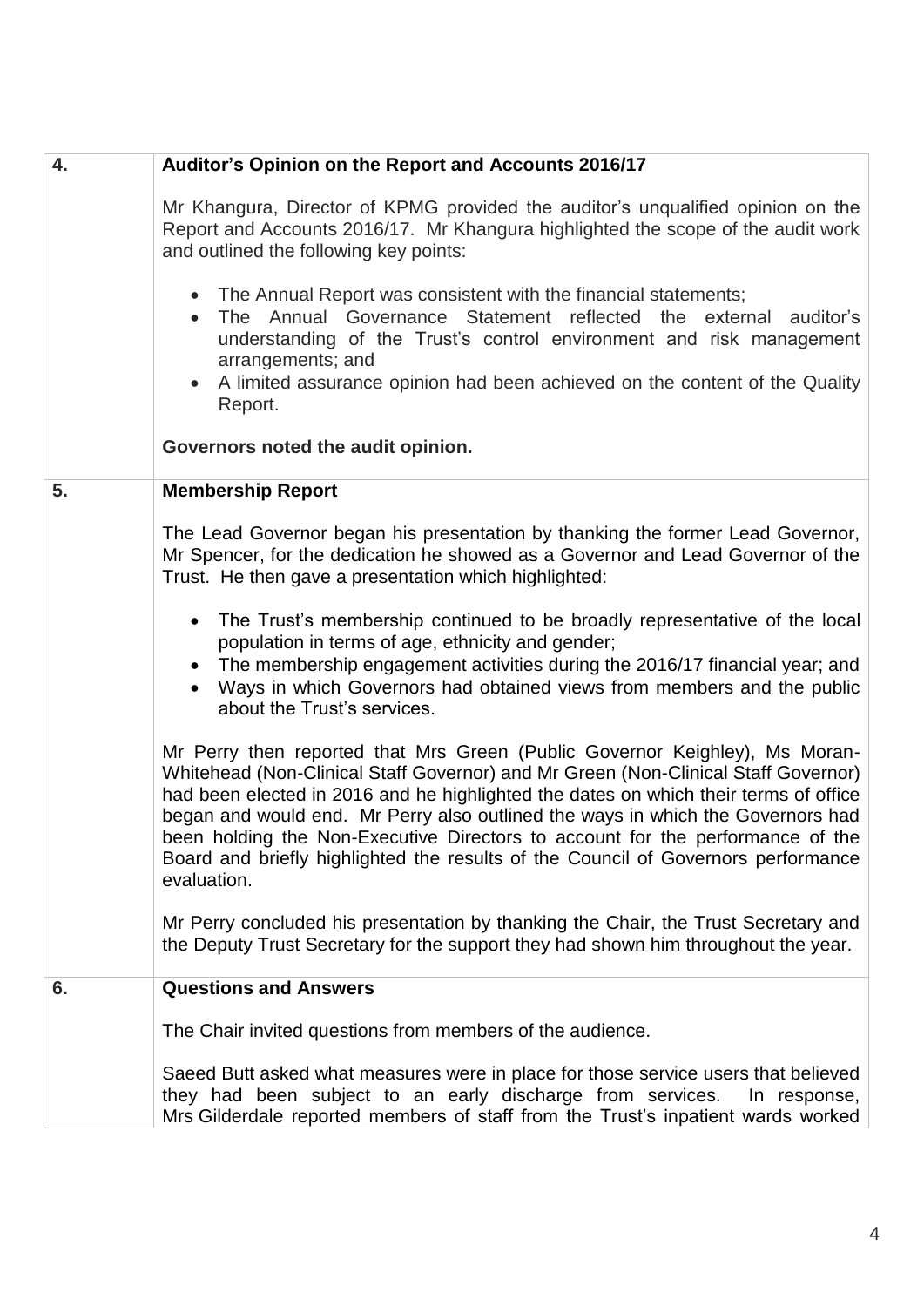closely with staff from the Intensive Home Treatment Team (IHTT) to ensure appropriate support packages were in place post-discharge. Should a service user decide not to accept the support, then the Trust would contact them within seven days of discharge. The Trust also worked in partnership with local organisations to deliver appropriate post-discharge support.

Kevin Russell, Public Governor, reported he had suggested to the Trust that consideration be given to developing an employment event for people with mental health problems. He asked what progress had been made. Mr Gascoyne agreed to contact Mr Russell outside of the meeting.

Mr Russell also reported he would be speaking to the Interim Deputy Director of Acute and Community Mental Health services about the waiting list for the Bradford and Airedale Neuro Development Service (BANDS). Ms Lees reported the Mental Health stream of the West Yorkshire and Harrogate Health and Care Partnership had acknowledged there was a lack of appropriate support for people on the autistic spectrum. Consequently, the Clinical Commission Groups (CCGs) and local healthcare providers would be discussing future commissioning intentions.

George Deane, Public Governor, outlined the importance of the Trust providing feedback to all those people that had provided their comments to the Trust through engagement activities. In response, Mr Hogg reported all questions asked at the Annual Members Meeting were recorded and incorporated into the minutes of the meeting. Additionally, feedback received at last year's meeting had informed the content of the Annual Plan. Mr Hogg also believed consideration should be given to more actively promoting comments received through the Governor drop-in session and any resultant action arising.

Sid Brown asked what support was available for those staff experiencing physical assaults at work. Mrs Knight informed Mr Brown that staff were supported in a number of different ways including through the Trust's Occupational Health service. The Trust also supported service users that experienced physical assault from other service users. Additionally, the Trust had adopted a `zero tolerance' approach to violence. Mr Brown then asked whether the Trust was experiencing an increase in assaults from service users. Sarah Jones, Public Governor, asked how the Trust sought assurance regarding the effectiveness of its policies and practices relating to incidents of assault. In response to both questions, Ms Lees reported incidents/ trend analysis were monitored by the Quality and Safety Committee. However, Ms Lees believed the Trust should review the number of verbal assaults experienced by staff working in Community Services. **Action: Director of Nursing and Operations to pursue.** Ms Mirza, Non-Executive Director, reported the Trust had also appointed a `Freedom to Speak Up Guardian' who was available to listen to staff regarding their own personal experiences of working at the Trust. Resultant feedback enabled the Trust to develop an understanding of potential issues around the safety of staff.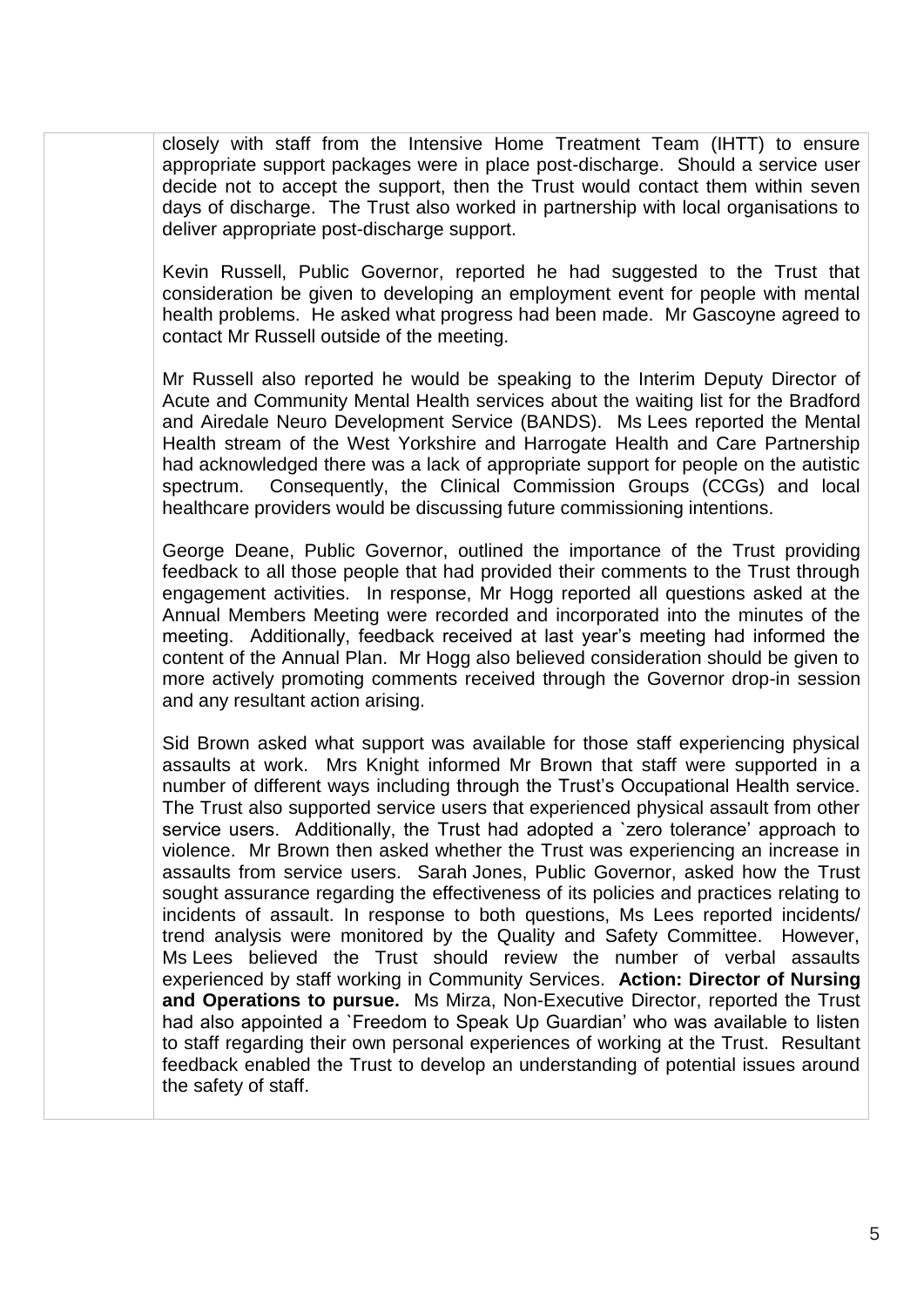|    | Ingrid Dzerins asked which of the Trust's quality goals was at greatest risk from<br>external factors over the next 12 months. In response, Dr McElligott reported that<br>whilst all the goals faced an element of external risk, the biggest risk related to<br>ensuring the Trust's workforce was able to meet the needs of the service. This was<br>due to 75% of NHS spend being on staff.<br>The Chair concluded the meeting by inviting members of the audience to raise any<br>additional questions with a member of staff. |  |
|----|-------------------------------------------------------------------------------------------------------------------------------------------------------------------------------------------------------------------------------------------------------------------------------------------------------------------------------------------------------------------------------------------------------------------------------------------------------------------------------------------------------------------------------------|--|
| 7. | <b>Any Other Business</b>                                                                                                                                                                                                                                                                                                                                                                                                                                                                                                           |  |
|    | There were no other items of business and the meeting concluded at 7.00 pm.                                                                                                                                                                                                                                                                                                                                                                                                                                                         |  |